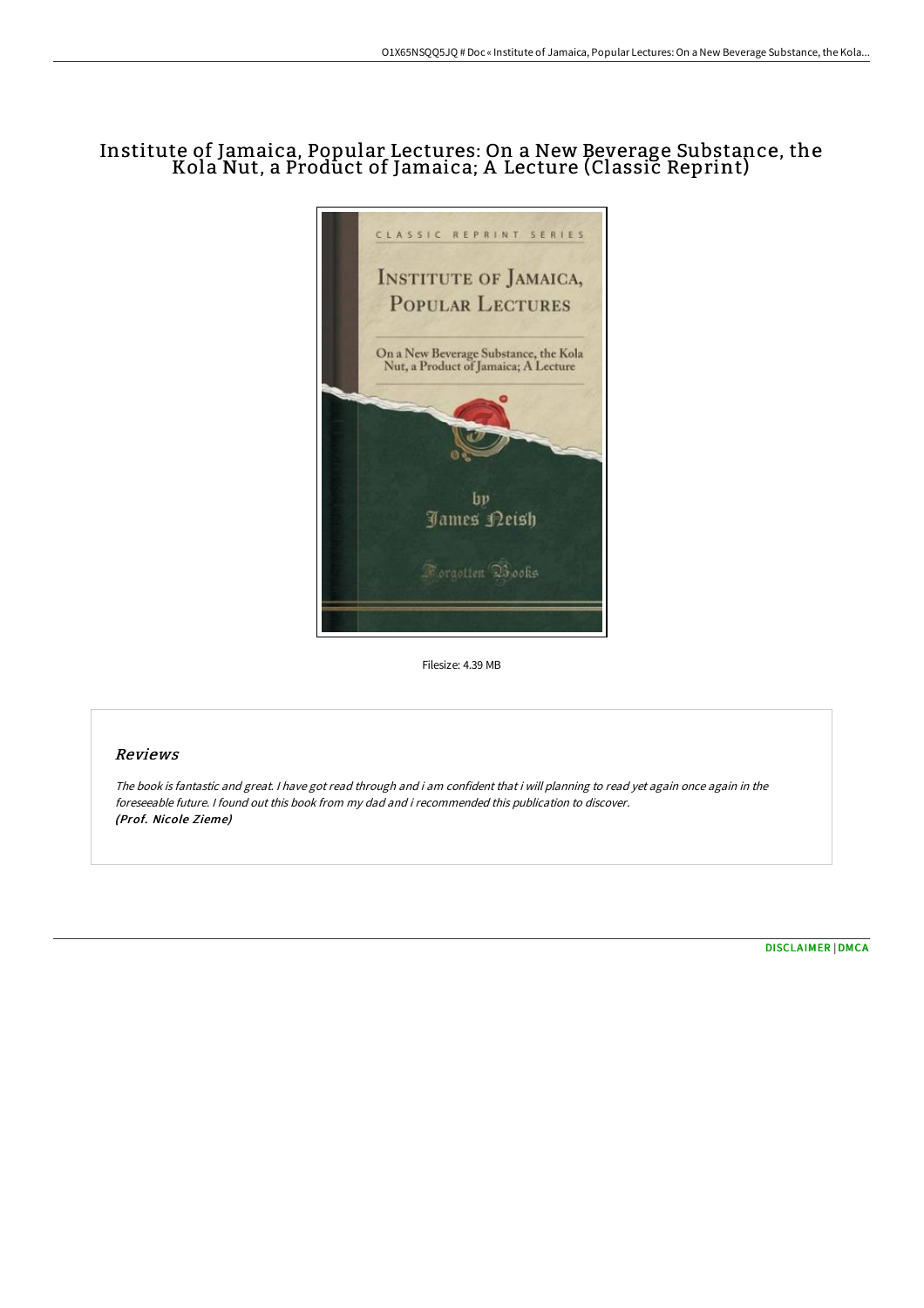## INSTITUTE OF JAMAICA, POPULAR LECTURES: ON A NEW BEVERAGE SUBSTANCE, THE KOLA NUT, A PRODUCT OF JAMAICA; A LECTURE (CLASSIC REPRINT)



Forgotten Books, United States, 2015. Paperback. Book Condition: New. 229 x 152 mm. Language: English . Brand New Book \*\*\*\*\* Print on Demand \*\*\*\*\*.Excerpt from Institute of Jamaica, Popular Lectures: On a New Beverage Substance, the Kola Nut, a Product of Jamaica; A Lecture In this Lecture I propose to bring under your notice some account of the Kola-nut, the seed of a tree growing in this island. It will be my aim to show that we have in this product a new resource of great value and importance. I shall endeavour to point out the great intrinsic value of the kola-nut on account of its medicinal qualities, and more particularly on account of its adaptability to take a place by the side of coffee and chocolate as a beverage-substance, partaking as it does of the qualities of both these staple articles of our agriculture and commerce. I shall also notice the horticultural capabilities of the kola as a hardy tree of easy culture and as adapted to be grown extensively on large areas of unoccupied and otherwise unprofitable lands in Jamaica. Here, then, is a prospect full of interest and promise, which, if it can only be realised, will shed a ray of hope and be as a silver lining behind the cloud of agricultural depression that is still weighing so heavily on the sugar-planting and other rural interests in this island. It will be shown in the course of the remarks that this new beverage-substance may be produced on lands that are now of but little profit for sugar. The addition to our agricultural resources of a cultivation which, in all probability, is destined to take rank with that of coffee, whilst not demanding so much labour in its picking and preparation as the coffee-berry does, and which...

旨 Read Institute of Jamaica, Popular Lectures: On a New Beverage [Substance,](http://techno-pub.tech/institute-of-jamaica-popular-lectures-on-a-new-b.html) the Kola Nut, a Product of Jamaica; A Lecture (Classic Reprint) Online

Download PDF Institute of Jamaica, Popular Lectures: On a New Beverage [Substance,](http://techno-pub.tech/institute-of-jamaica-popular-lectures-on-a-new-b.html) the Kola Nut, a Product of Jamaica; A Lecture (Classic Reprint)